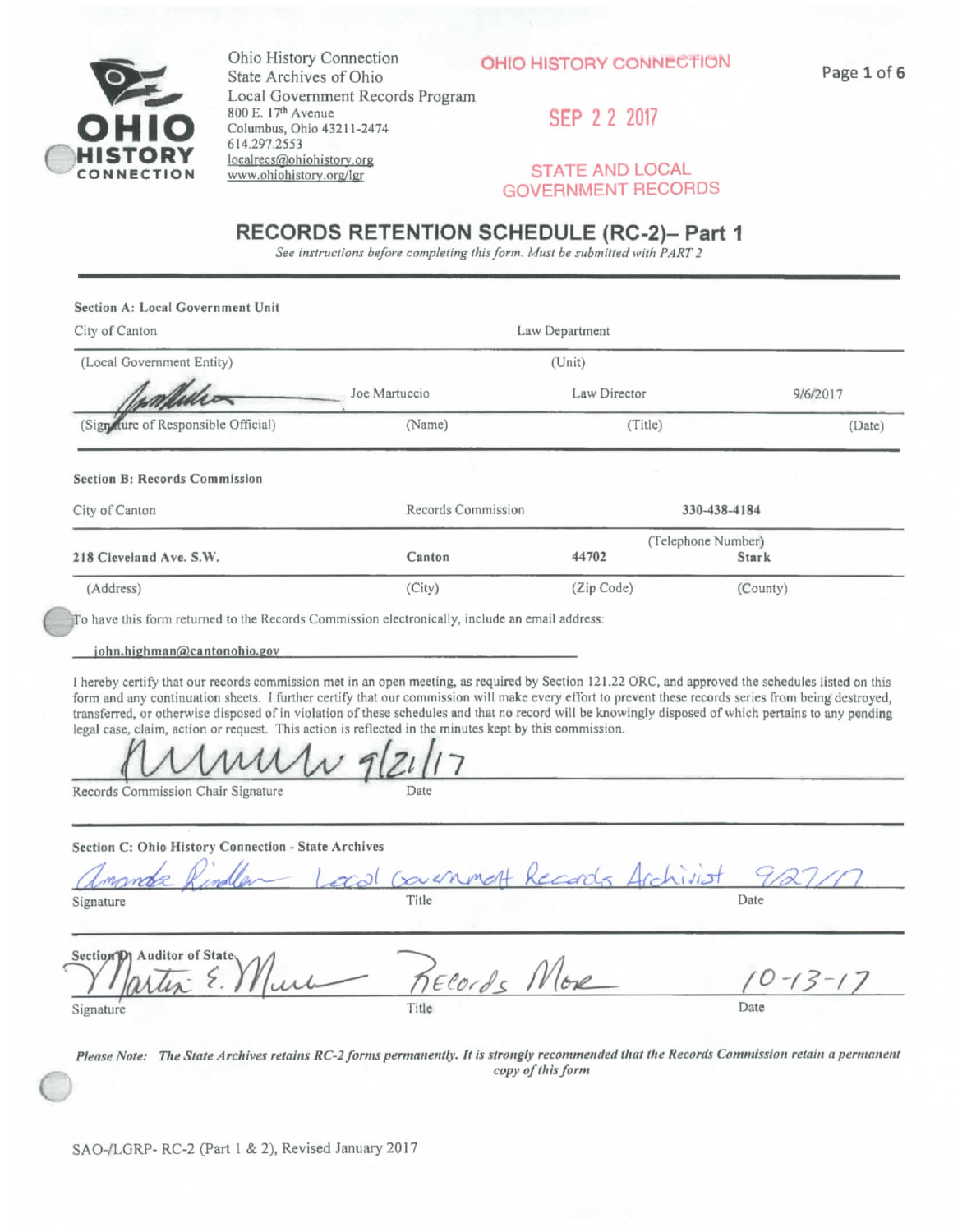# **Section E: RECORDS RETENTION SCHEDULE (RC-2) - Part 2**

*See instructions before completing this form.* 

| (1)<br>Schedule<br>Number | (2)<br><b>Record Title and Description</b>                        | (3)<br>Retention<br>Period                                                                      | (4)<br>Media Type | (5)<br>For use by<br><b>Auditor</b> of<br>State or<br><b>LGRP</b> | (6)<br>$RC-3$<br>Required<br>by<br><b>LGRP</b> |
|---------------------------|-------------------------------------------------------------------|-------------------------------------------------------------------------------------------------|-------------------|-------------------------------------------------------------------|------------------------------------------------|
| 1                         | <b>Civil Litigation</b>                                           | 10 <sub>yrs</sub>                                                                               | Paper             |                                                                   |                                                |
| $\overline{2}$            | <b>Civil Litigation containing</b><br>settlement                  | Permanent                                                                                       | Paper             |                                                                   |                                                |
| $\overline{3}$            | <b>Income Tax Civil Cases</b>                                     | Hold until<br>satisfaction<br>or dismissal<br>filed, then<br>destroy (no<br>$RC-3$<br>required) | Paper             |                                                                   |                                                |
| $\overline{\mathbf{4}}$   | <b>Income Tax Civil Cases</b>                                     | Hold until<br>satisfaction<br>or dismissal<br>filed, then<br>destroy (no<br>$RC-3$<br>required) |                   |                                                                   |                                                |
| 5                         | <b>Copies of Tax Delinquent Letters</b>                           | 3 yrs                                                                                           | Paper             |                                                                   |                                                |
| 6                         | <b>Claims Against the City</b>                                    | 5 yrs                                                                                           | Paper             |                                                                   |                                                |
| $\overline{7}$            | <b>Releases for Settlements</b>                                   | Permanent                                                                                       | Paper             |                                                                   |                                                |
| 8                         | <b>City Claims for Property Damage</b>                            | Until paid<br>or no longer<br>collectible                                                       | Paper             |                                                                   |                                                |
| 9                         | <b>Copies of Adopted Ordinances</b>                               | 5 yrs                                                                                           | Paper             |                                                                   |                                                |
| 10                        | <b>Copies of Withdrawn/Defeated</b><br>Ordinances                 | 1 <sub>yr</sub>                                                                                 | Paper             |                                                                   |                                                |
| 11                        | <b>Master Copy of Codified</b><br><b>Ordinances from Codifier</b> | Permanent                                                                                       | Disk/CD-<br>Rom   |                                                                   |                                                |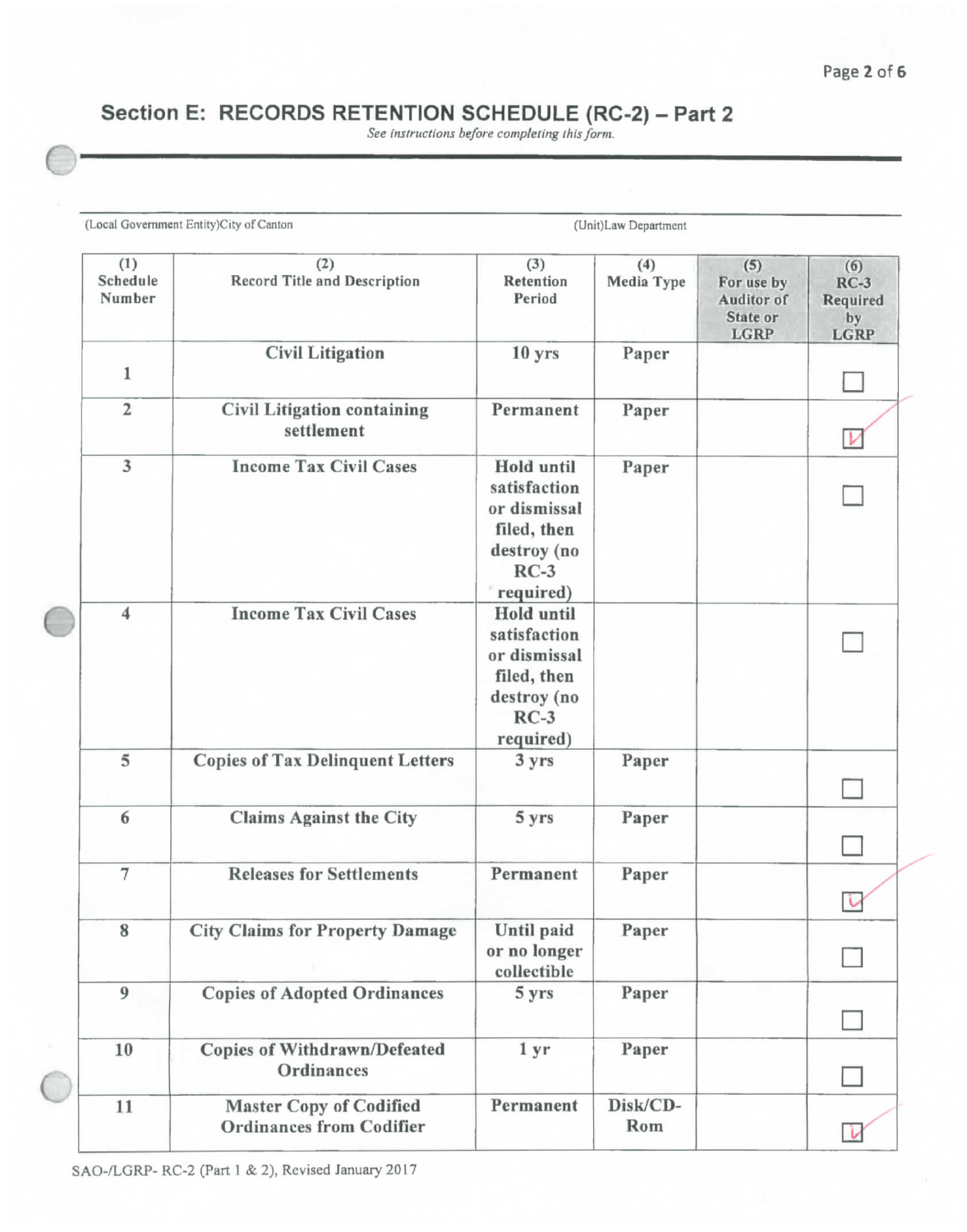## **Section E: RECORDS RETENTION SCHEDULE (RC-2) - Part 2**

*See instructions before completing this form.* 

|                           | (Local Government Entity)City of Canton                                                                                                                                                                                                                                                                                    |                                                                                                  | (Unit)Law Department |                                                                   |                                                |
|---------------------------|----------------------------------------------------------------------------------------------------------------------------------------------------------------------------------------------------------------------------------------------------------------------------------------------------------------------------|--------------------------------------------------------------------------------------------------|----------------------|-------------------------------------------------------------------|------------------------------------------------|
| (1)<br>Schedule<br>Number | (2)<br><b>Record Title and Description</b>                                                                                                                                                                                                                                                                                 | (3)<br>Retention<br>Period                                                                       | (4)<br>Media Type    | (5)<br>For use by<br><b>Auditor</b> of<br>State or<br><b>LGRP</b> | (6)<br>$RC-3$<br>Required<br>by<br><b>LGRP</b> |
| 12                        | <b>Subject/Department Files</b>                                                                                                                                                                                                                                                                                            | 10 yrs                                                                                           | Paper                |                                                                   |                                                |
| 13                        | <b>Law Director Legal Opinions</b>                                                                                                                                                                                                                                                                                         | Permanent                                                                                        | Paper                |                                                                   |                                                |
| 14                        | <b>Informational Copies</b>                                                                                                                                                                                                                                                                                                | <b>Hold</b> until<br>no longer of<br>admin.<br>Value, then<br>destroy (No<br>$RC-3$<br>required) | Paper                |                                                                   |                                                |
| 15                        | <b>General Investment Notices</b>                                                                                                                                                                                                                                                                                          | Hold until<br>no longer of<br>admin.<br>Value, then<br>destroy (No<br>$RC-3$<br>required)        | Paper                |                                                                   |                                                |
| 16                        | <b>Copies of Purchase orders/Vouchers</b>                                                                                                                                                                                                                                                                                  | Hold until<br>no longer of<br>admin.<br>Value, then<br>destroy (No<br>$RC-3$<br>required)        | Paper                |                                                                   |                                                |
| 17                        | <b>Criminal Intake Forms</b>                                                                                                                                                                                                                                                                                               | 4 years                                                                                          | Paper                |                                                                   |                                                |
| 18                        | Communications - Transient -<br>Conveys information of temporary<br>importance in lieu of oral<br>communications (i.e. drafts meeting<br>notices, etc.)/ Referral letters,<br>requests for routine information or<br>publication(s) provided to the<br>public by an agency which are<br>answered by standard form letters. | Until no<br>longer of<br>admin.<br>Value                                                         | Paper/Elec<br>tronic |                                                                   |                                                |